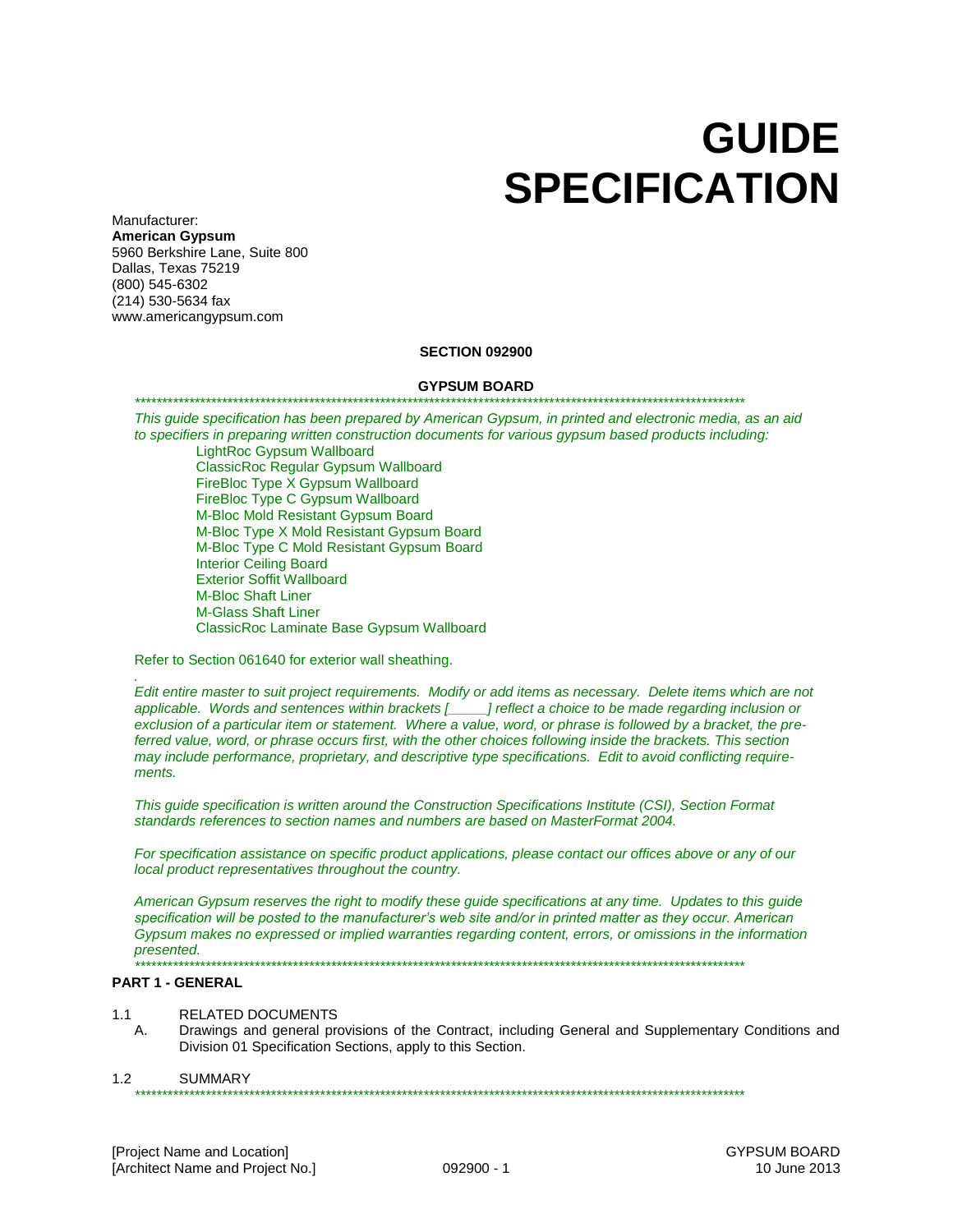*Edit the "SUMMARY" paragraph to briefly describe the content of the section. After editing section, refer back to this paragraph to verify no conflicts occur. \*\*\*\*\*\*\*\*\*\*\*\*\*\*\*\*\*\*\*\*\*\*\*\*\*\*\*\*\*\*\*\*\*\*\*\*\*\*\*\*\*\*\*\*\*\*\*\*\*\*\*\*\*\*\*\*\*\*\*\*\*\*\*\*\*\*\*\*\*\*\*\*\*\*\*\*\*\*\*\*\*\*\*\*\*\*\*\*\*\*\*\*\*\*\*\*\*\*\*\*\*\*\*\*\*\*\*\*\*\*\*\**

#### A. This Section includes the following:

- 1. Interior gypsum board.
- 2. Exterior gypsum board for ceilings and soffits.
- 3. Tile backing panels.

*\*\*\*\*\*\*\*\*\*\*\*\*\*\*\*\*\*\*\*\*\*\*\*\*\*\*\*\*\*\*\*\*\*\*\*\*\*\*\*\*\*\*\*\*\*\*\*\*\*\*\*\*\*\*\*\*\*\*\*\*\*\*\*\*\*\*\*\*\*\*\*\*\*\*\*\*\*\*\*\*\*\*\*\*\*\*\*\*\*\*\*\*\*\*\*\*\*\*\*\*\*\*\*\*\*\*\*\*\*\*\*\**

*Include submittal requirements below which are consistent with the scope of the project and extent of work of this section. Only request submittals which are necessary for review of design intent.*

*Do not request submittals if drawings sufficiently describe the products of this section or if proprietary specifying techniques are used. The review of submittals increases the possibility of unintended variations to drawings. \*\*\*\*\*\*\*\*\*\*\*\*\*\*\*\*\*\*\*\*\*\*\*\*\*\*\*\*\*\*\*\*\*\*\*\*\*\*\*\*\*\*\*\*\*\*\*\*\*\*\*\*\*\*\*\*\*\*\*\*\*\*\*\*\*\*\*\*\*\*\*\*\*\*\*\*\*\*\*\*\*\*\*\*\*\*\*\*\*\*\*\*\*\*\*\*\*\*\*\*\*\*\*\*\*\*\*\*\*\*\*\**

1.3 SUBMITTALS

- A. Product Data: For each type of product indicated.
- B. Samples: For the following products:
	- 1. Trim Accessories: Full-size Sample in 12-inch- (300-mm-) long length for each trim accessory indicated.
- C. **ILEED Submittals:** 
	- 1. Product Data for Credit MR 4: For products having recycled content, documentation indicating percentages by weight of post-consumer and pre- consumer recycled content.
		- a. Include statement indicating costs for each product having recycled content.
	- 2. Product Data for Credit EQ 4.1: For adhesives used to laminate gypsum board panels to substrates, including printed statement of VOC content.
	- 3. Product Data for Credit MR 5: Identify each regional material along with the location of its harvest, extraction, or manufacture. Include material cost for each item.]

*\*\*\*\*\*\*\*\*\*\*\*\*\*\*\*\*\*\*\*\*\*\*\*\*\*\*\*\*\*\*\*\*\*\*\*\*\*\*\*\*\*\*\*\*\*\*\*\*\*\*\*\*\*\*\*\*\*\*\*\*\*\*\*\*\*\*\*\*\*\*\*\*\*\*\*\*\*\*\*\*\*\*\*\*\*\*\*\*\*\*\*\*\*\*\*\*\*\*\*\*\*\*\*\*\*\*\*\*\*\*\*\**

*Include quality assurance requirements below which are consistent with the size and scope of the project and extent of work of this section. Only request qualification statements you intend to review, and which are necessary to establish qualifications of the product, manufacturer, or installer. \*\*\*\*\*\*\*\*\*\*\*\*\*\*\*\*\*\*\*\*\*\*\*\*\*\*\*\*\*\*\*\*\*\*\*\*\*\*\*\*\*\*\*\*\*\*\*\*\*\*\*\*\*\*\*\*\*\*\*\*\*\*\*\*\*\*\*\*\*\*\*\*\*\*\*\*\*\*\*\*\*\*\*\*\*\*\*\*\*\*\*\*\*\*\*\*\*\*\*\*\*\*\*\*\*\*\*\*\*\*\*\**

## 1.4 QUALITY ASSURANCE

- A. Fire-Resistance-Rated Assemblies: For fire-rated assemblies, provide materials and construction identical to those tested in assembly indicated according to ASTM E 119 by an independent testing agency.
- B. STC-Rated Assemblies: For STC-rated assemblies, provide materials and construction identical to those tested in assembly indicated according to ASTM E 90 and classified according to ASTM E 413 by an independent testing agency.

## 1.5 STORAGE AND HANDLING

A. Store materials inside under cover and keep them dry and protected against damage from weather, condensation, direct sunlight, construction traffic, and other causes. Stack panels flat to prevent sagging. In addition, follow the guidelines found in GA-801.

## 1.6 PROJECT CONDITIONS

- A. Environmental Limitations: Comply with ASTM C 840 or GA-216 requirements, whichever are more stringent.
- B. Do not install interior products until installation areas are enclosed and conditioned.
- C. Do not install panels that are wet, those that are moisture damaged, and those that are mold damaged.
	- 1. Indications that panels are wet or moisture damaged include, but are not limited to, discoloration, sagging, or irregular shape.
		- 2. Indications that panels are mold damaged include, but are not limited to, fuzzy or splotchy surface contamination and discoloration.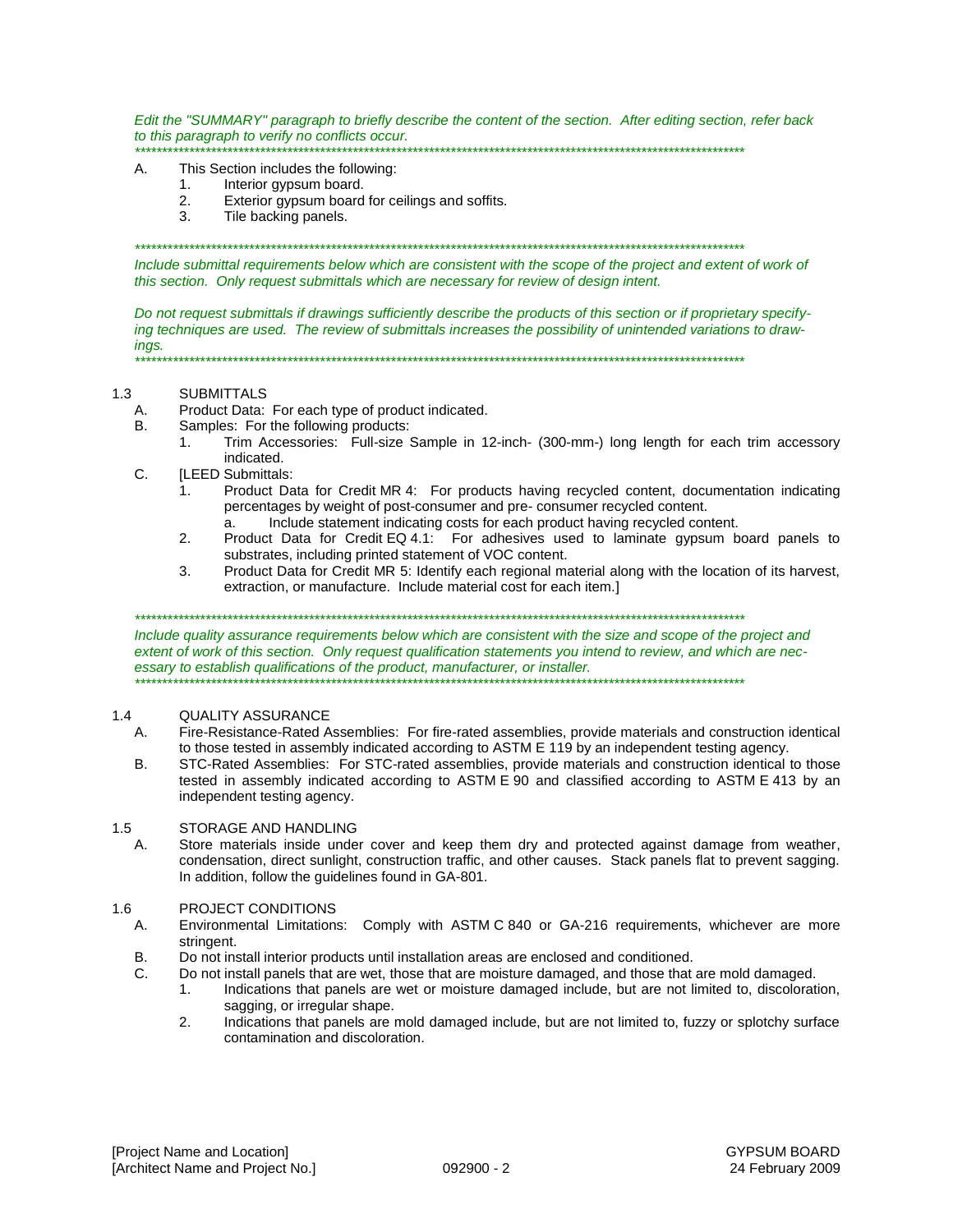## **PART 2 - PRODUCTS**

- 2.1 PANELS, GENERAL
- A. Size: Provide in maximum lengths and widths available that will minimize joints in each area and that correspond with support system indicated.
- 2.2 INTERIOR GYPSUM BOARD
	- A. General: Complying with ASTM C 1396/C1396M as applicable to type of gypsum board indicated.
		- 1. Available Manufacturers: Subject to compliance with requirements, manufacturers offering products that may be incorporated into the Work include, but are not limited to, the following: a. American Gypsum Company
	- B. Light-Weight Gypsum Board:
		- 1. Thickness:  $\frac{1}{2}$  inch (12.7 mm).
		- 2. Long Edges: Tapered.
		- 3. Weight: 1.2 1.4 psf.
		- 4. Acceptable Product: LightRoc
	- C. Regular Type:
		- 1. Thickness: [1/2 inch (12.7 mm)] [3/8 inch (9.5 mm)] [1/4 inch (6.4 mm)].
		- 2. Long Edges: Tapered.
		- 3. Acceptable Product: ClassicRoc Regular Gypsum Wallboard
	- D. Type X:
		- 1. Thickness: 5/8 inch (15.9 mm).
		- 2. Long Edges: Tapered.
		- 3. Acceptable Product: FireBloc Type X Gypsum Wallboard
	- E. Type C:
		- 1. Thickness: [1/2 inch (12.7 mm)] [5/8 inch 15.9 mm)] [As required by fire-resistance-rated assembly indicated on drawings.]
		- 2. Long Edges: Tapered.
		- 3. Acceptable Product: FireBloc Type C Gypsum Wallboard
	- F. Moisture and Mold-Resistant Regular Type: With moisture and mold-resistant core and surfaces. Complying with ASTM C 1396/C1396M as applicable to type of gypsum board indicated.
		- 1. Core: 1/2 inch (12.7 mm).
		- 2. Long Edges: Tapered.
		- 3. Performance: Rating of 10 per ASTM D3273.
		- 4. Acceptable Product: M-Bloc with Mold and Moisture Resistance
	- G. Moisture and Mold-Resistant Type X: With moisture and mold-resistant core and surfaces.
		- 1. Complying with ASTM C 1396/C1396M as applicable to type of gypsum board indicated.
			- a. Core: 5/8 inch (15.9 mm).
			- b. Long Edges: Tapered.
			- c. Performance: Rating of 10 per ASTM D3273.
			- d. Acceptable Product: M-Bloc Type X with Mold and Moisture Resistance
	- H. Moisture and Mold-Resistant Type C: With moisture and mold-resistant core and surfaces. . Complying with ASTM C1396/C1396M as applicable to type of gypsum board indicated.
		- 1. Core: [1/2 inch (12.7 mm)] [5/8 inch 15.9 mm)] [As required by fire-resistance-rated assembly indicated on drawings].
		- 2. Long Edges: Tapered.
		- 3. Performance: Rating of 10 per ASTM D3273.
		- 4. Acceptable Product: M-Bloc Type C with Mold and Moisture Resistance
	- I. Ceiling Board: Complying with ASTM C1396/C1396M as applicable to type of gypsum board indicated.
		- 1. Thickness: 1/2 inch (12.7 mm).
		- 2. Long Edges: Tapered.<br>3. Acceptable Product: In
		- Acceptable Product: Interior Ceiling Board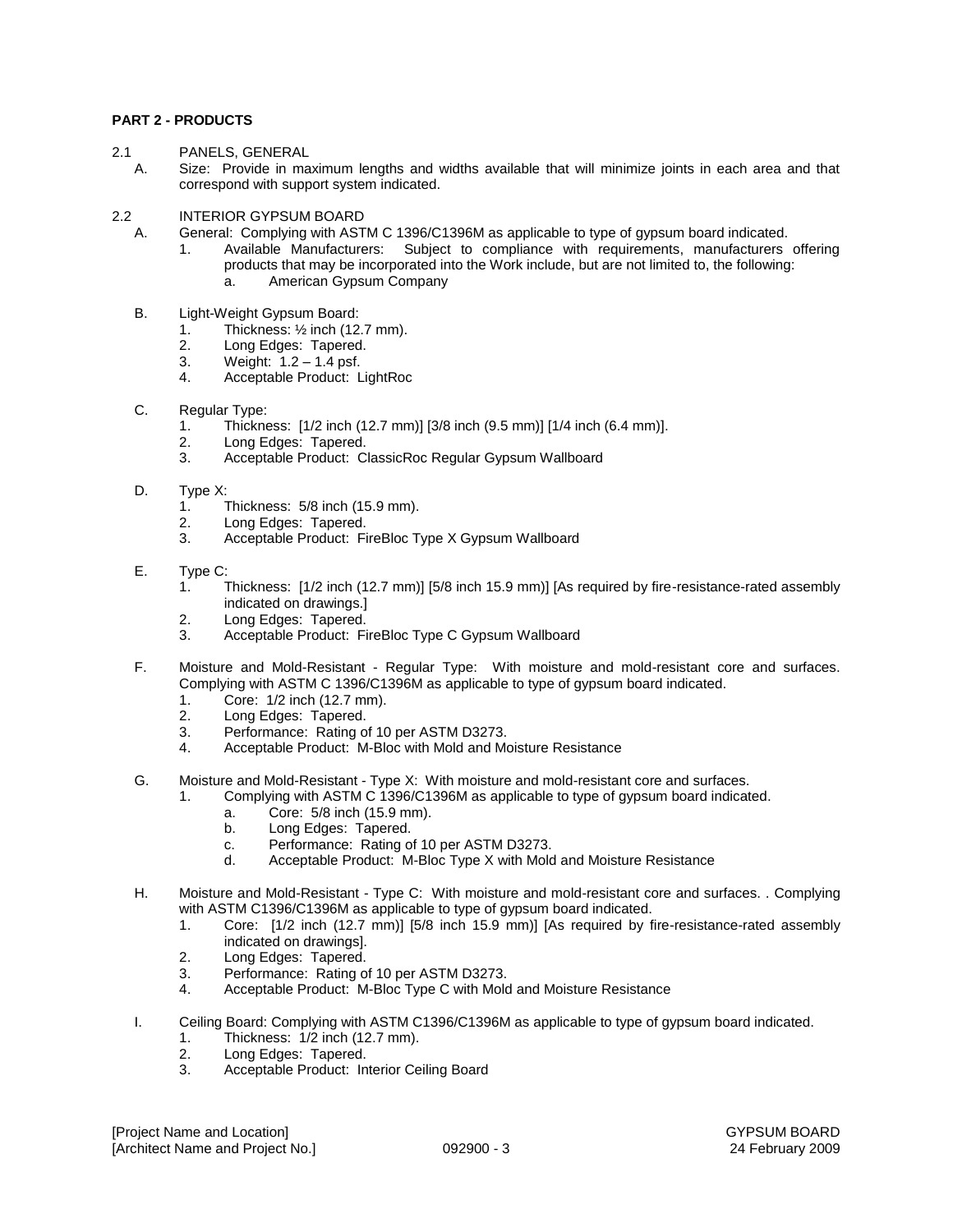- J. Gypsum Shaft Liner Panels: Comply with ASTM C1396/C1396M
	- 1. Type X: Manufacturer's proprietary liner panels with moisture-resistant paper faces and core, complying with ASTM C1396/C1396M Moisture and Mold-Resistant Type X: Manufacturer's proprietary liner panels with moisture and mold-resistant core and surfaces; comply with ASTM D 3273. a. Core: 1 inch (25.4 mm) thick.
		- b. Long Edges: Double bevel.
		-
		- c. Performance: Rating of 10 per ASTM D3273.<br>d. Acceptable Product: M-Bloc Shaft Liner Acceptable Product: M-Bloc Shaft Liner
	- 2. Moisture and Mold-Resistant Type X: Manufacturer's proprietary liner panels with moisture and mold-resistant core and fiberglass surfaces; comply with ASTM C1658.
		- a. Core: 1 inch (25.4 mm) thick.
		- b. Long Edges: Double bevel.
		- c. Performance: Rating of 10 per ASTM D3273.
		- d. Acceptable Product: M-Glass Shaft Liner
- K. Laminating Base Gypsum Board. Complying with ASTM C 1396/C 1396M as applicable to type of gypsum board indicated
	- 1. Application: Substrate to which a wide variety of decorative laminates can be applied.
	- 2. Thickness: [3/8 inch (9.5 mm)] [1/2 inch (12.7 mm)] [5/8 inch 15.9 mm) type X].
	- 3. Acceptable Product: ClassicRoc Laminate Base Gypsum Wallboard.

## 2.3 EXTERIOR GYPSUM BOARD FOR CEILINGS AND SOFFITS

- A. Exterior Gypsum Soffit Board: ASTM C1396/C1396M with manufacturer's standard edges.
	- 1. Available Manufacturers: Subject to compliance with requirements, manufacturers offering products that may be incorporated into the Work include, but are not limited to, the following: a. American Gypsum Company
	- 2. [Regular Type:
		- a. Thickness: 1/2 inch (12.7 mm).
		- b. Long Edges: Tapered.]
	- 3. [Type X:
		- a. Thickness: 5/8 inch (15.9 mm).
		- b. Long Edges: Tapered.]
	- 4. [Type C:
		- a. Thickness: 5/8 inch (15.9 mm)
		- b. Long Edges: Tapered.]
	- 5. Acceptable Product: Exterior Soffit Wallboard.
- B. [Glass-Mat Gypsum Soffit/Ceiling Board: ASTM C 1177/1177M, exterior gypsum sheathing with fiberglass facing and water-resistant treated core.
	- 1. Available Manufacturers: Subject to compliance with requirements, manufacturers offering products that may be incorporated into the Work include, but are not limited to, the following: a. American Gypsum.
	- 2. Type, Thickness, Size:
		- a. [Regular, 1/2 inch (12.7 mm), 48 inches in width (1219 mm), square edges.
		- b. [Type X, 5/8 inch (16 mm), 48 inches in width (1219 mm), square edges.
		- c. Acceptable Product: M-Glass Exterior Sheathing.]

## 2.4 TILE BACKING PANELS

A. Water-Resistant Gypsum Backing Board: ASTM C1396/C1396M

- 1. Available Manufacturers: Subject to compliance with requirements, manufacturers offering products that may be incorporated into the Work include, but are not limited to, the following: a. American Gypsum Co.
	- Core: [1/2 inch (12.7 mm), regular type] [5/8 inch (15.9 mm), Type X].
	- b. Performance: Rating of 10 per ASTM D3273.
- 2. Acceptable Product: M-Bloc with Mold and Moisture Resistance
- 2.5 TRIM ACCESSORIES
	- A. Interior Trim: ASTM C 1047.
		- 1. Material: Galvanized or aluminum-coated steel sheet, rolled zinc, plastic, or paper-faced galvanized steel sheet.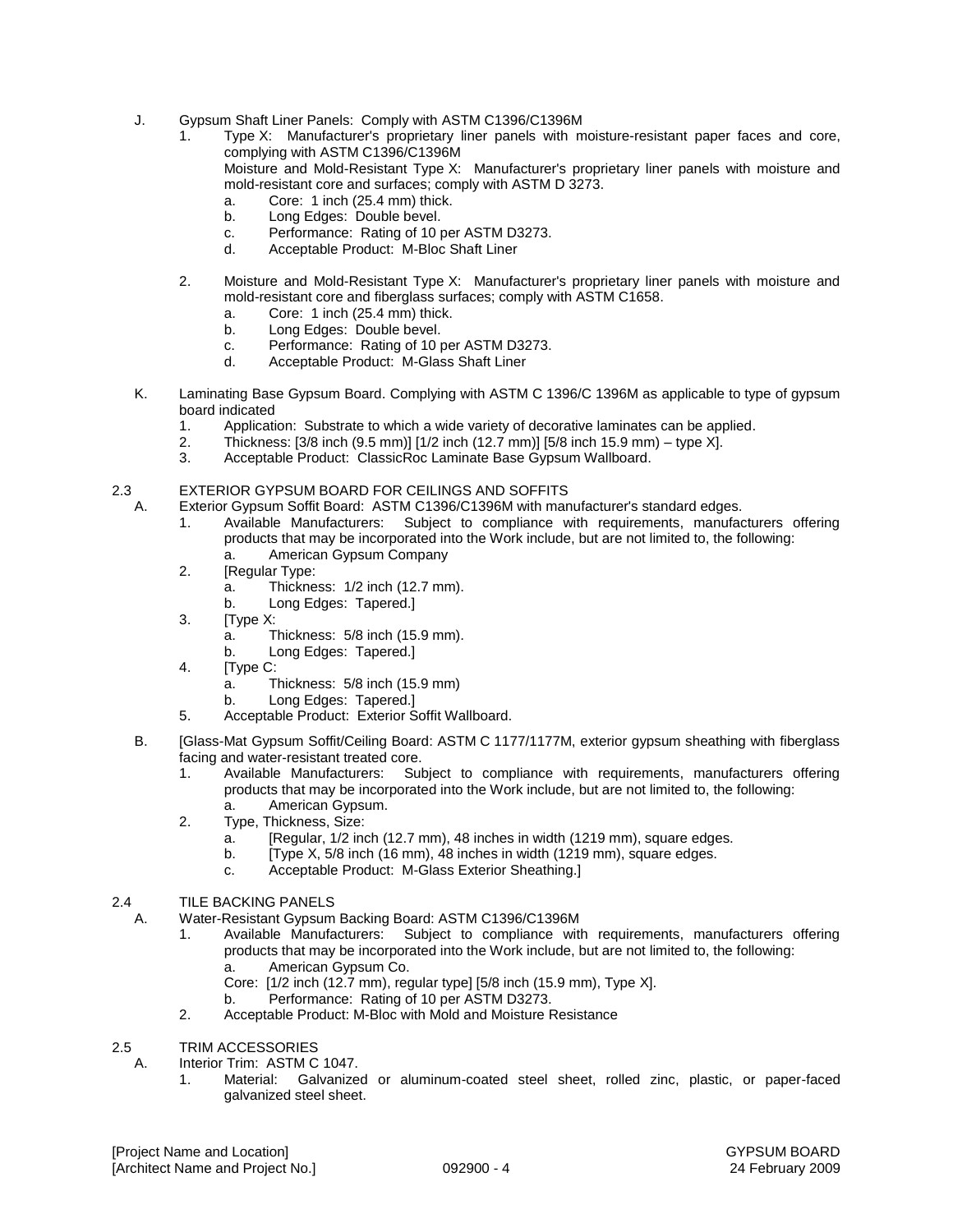- 2. Shapes:
	- a. Cornerbead.
	- b. Bullnose bead.
	- c. LC-Bead: J-shaped; exposed long flange receives joint compound.
	- d. L-Bead: L-shaped; exposed long flange receives joint compound.
	- e. U-Bead: J-shaped; exposed short flange does not receive joint compound.
	- f. Expansion (control) joint.
	- g. Curved-Edge Cornerbead: With notched or flexible flanges.
- B. Exterior Trim: ASTM C 1047.
	- 1. Material: Hot-dip galvanized steel sheet, plastic, or rolled zinc.
	- Shapes:
		- a. Cornerbead.
		- b. LC-Bead: J-shaped; exposed long flange receives joint compound.
		- c. Expansion (Control) Joint: One-piece, rolled zinc with V-shaped slot and removable strip covering slot opening.
- C. Aluminum Trim: Extruded accessories of profiles and dimensions indicated.
	- 1. Available Manufacturers: Subject to compliance with requirements, manufacturers offering products that may be incorporated into the Work include, but are not limited to, the following:
	- 2. Manufacturers: Subject to compliance with requirements, provide products by one of the following: a. Fry Reglet Corp.
		- b. Gordon, Inc.
		- c. Pittcon Industries.
	- 3. Aluminum: Alloy and temper with not less than the strength and durability properties of ASTM B 221/B221M, Alloy 6063-T5.
	- 4. Finish: Corrosion-resistant primer compatible with joint compound and finish materials specified.

# 2.6 JOINT TREATMENT MATERIALS

- A. General: Comply with ASTM C 475/C 475M.
	- B. Joint Tape:
		- 1. Interior Gypsum Wallboard: Paper.
		- 2. Exterior Gypsum Soffit Board: Paper.
		- 3. Tile Backing Panels: As recommended by panel manufacturer.
	- C. Joint Compound for Interior Gypsum Wallboard: For each coat use formulation that is compatible with other compounds applied on previous or for successive coats.
		- 1. Prefilling: At open joints, rounded or beveled panel edges, and damaged surface areas, use setting-type taping compound.
		- 2. Embedding and First Coat: For embedding tape and first coat on joints, fasteners, and trim flanges, use drying-type or setting-type taping compound.
			- a. Use drying-type or setting-type compound for installing paper-faced metal trim accessories.
		- 3. Fill Coat: For second coat, use drying-type or setting-type, sandable topping compound.
		- 4. Finish Coat: For third coat, use drying-type or setting-type, sandable topping compound.
		- 5. Skim Coat: For final coat of Level 5 finish, use drying-type or setting-type, sandable topping compound.
	- D. Joint Compound for Exterior Applications:
		- 1. Exterior Gypsum Soffit Board: Use setting-type taping compound and setting-type, sandable compound.
	- E. Joint Compound for Tile Backing Panels:
		- 1. Water-Resistant Gypsum Backing Board: Use setting-type taping compound and setting-type sandable compound.

# 2.7 AUXILIARY MATERIALS

- A. General: Provide auxiliary materials that comply with referenced installation standards and manufacturer's written recommendations.
- B. Laminating Adhesive: Adhesive or joint compound recommended for directly adhering gypsum panels to continuous substrate.
	- 1. Use adhesives that have a VOC content of 50 g/L or less when calculated according to 40 CFR 59, Subpart D (EPA Method 24).
- C. Steel Drill Screws: ASTM C 1002, unless otherwise indicated.
	- 1. Use screws complying with ASTM C 954 for fastening panels to steel members from 0.033 to 0.112 inch (0.84 to 2.84 mm) thick.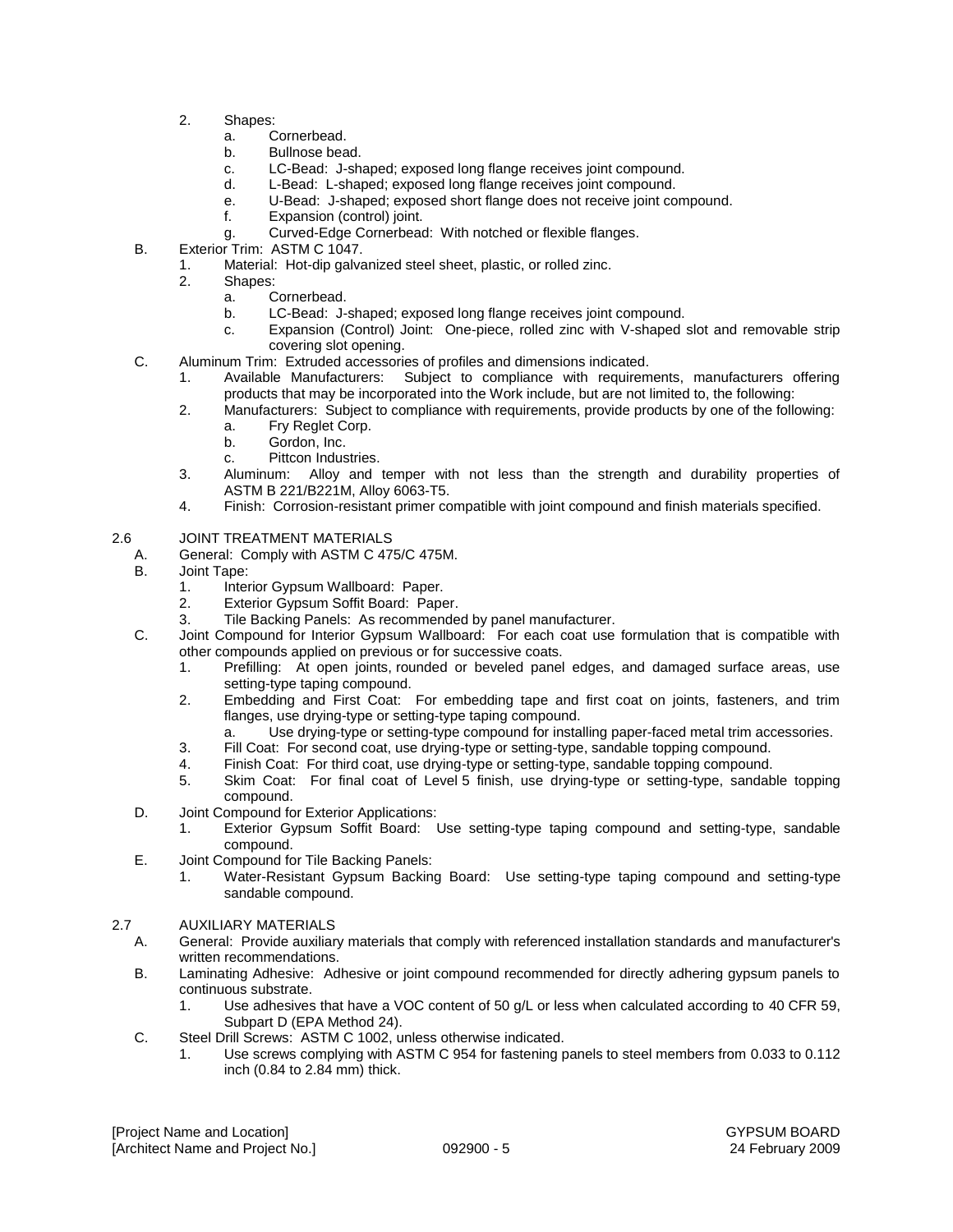- 2. For fastening cementitious backer units, use screws of type and size recommended by panel manufacturer.
- D. Sound Attenuation Blankets: ASTM C 665, Type I (blankets without membrane facing) produced by combining thermosetting resins with mineral fibers manufactured from glass, slag wool, or rock wool. 1. Fire-Resistance-Rated Assemblies: Comply with mineral-fiber requirements of assembly.
- E. Acoustical Sealant: As specified in Division 07 Section "Joint Sealants."
	- 1. Provide sealants that have a VOC content of 250 g/L or less when calculated according to 40 CFR 59, Subpart D (EPA Method 24).

## **PART 3 - EXECUTION**

## 3.1 EXAMINATION

- A. Examine areas and substrates, with Installer present, and including welded hollow-metal frames and framing, for compliance with requirements and other conditions affecting performance.
- B. Examine panels before installation. Reject panels that are wet, moisture damaged, and mold damaged.
- C. Proceed with installation only after unsatisfactory conditions have been corrected.

## 3.2 APPLYING AND FINISHING PANELS, GENERAL

- A. Comply with ASTM C 840, GA-216 or GA-214.
- B. Install ceiling panels across framing to minimize the number of abutting end joints and to avoid abutting end joints in central area of each ceiling. Stagger abutting end joints of adjacent panels not less than one framing member.
- C. Install panels with face side out. Butt panels together for a light contact at edges and ends with not more than 1/16 inch (1.5 mm) of open space between panels. Do not force into place.
- D. Locate edge and end joints over supports, except in ceiling applications where intermediate supports or gypsum board back-blocking is provided behind end joints. Do not place tapered edges against cut edges or ends. Stagger vertical joints on opposite sides of partitions. Do not make joints other than control joints at corners of framed openings.
- E. Form control and expansion joints with space between edges of adjoining gypsum panels.
- F. Cover both faces of support framing with gypsum panels in concealed spaces (above ceilings, etc.), except in chases braced internally.
	- 1. Unless concealed application is indicated or required for sound, fire, air, or smoke ratings, coverage may be accomplished with scraps of not less than 8 sq. ft. (0.7 sq. m) in area.
	- 2. Fit gypsum panels around ducts, pipes, and conduits.<br>3. Where partitions intersect structural members project
	- Where partitions intersect structural members projecting below underside of floor/roof slabs and decks, cut gypsum panels to fit profile formed by structural members; allow 1/4 to 3/8 inch (6 to 9 mm) wide joints to install sealant.
- G. Isolate perimeter of gypsum board applied to non-load-bearing partitions at structural abutments, except floors. Provide 1/4 to ½ inch (6 to 12 mm) wide spaces at these locations, and trim edges with edge trim where edges of panels are exposed. Seal joints between edges and abutting structural surfaces with acoustical sealant.
- H. Attachment to Steel Framing: Attach panels so leading edge or end of each panel is attached to open (unsupported) edges of stud flanges first.
- I. Wood Framing: Install gypsum panels over wood framing, with floating internal corner construction. Do not attach gypsum panels across the flat grain of wide-dimension lumber, including floor joists and headers. Float gypsum panels over these members, or provide control joints to counteract wood shrinkage.
- J. STC-Rated Assemblies: Seal construction at perimeters, behind control joints, and at openings and penetrations with a continuous bead of acoustical sealant. Install acoustical sealant at both faces of partitions at perimeters and through penetrations. Comply with ASTM C 919 and with manufacturer's written recommendations for locating edge trim and closing off sound-flanking paths around or through assemblies, including sealing partitions above acoustical ceilings.
- K. Install sound attenuation blankets before installing gypsum panels, unless blankets are readily installed after panels have been installed on one side.

## 3.3 APPLYING INTERIOR GYPSUM BOARD

- A. Install interior gypsum board in the following locations:
	- 1. Regular Type: Vertical or horizontal surfaces, unless otherwise indicated.
	- 2. Type X: Where required for fire-resistance-rated assembly.
	- 3. Type C: Where required for specific fire-resistance-rated assembly indicated.<br>4. Ceiling Type: Ceiling surfaces
	- Ceiling Type: Ceiling surfaces.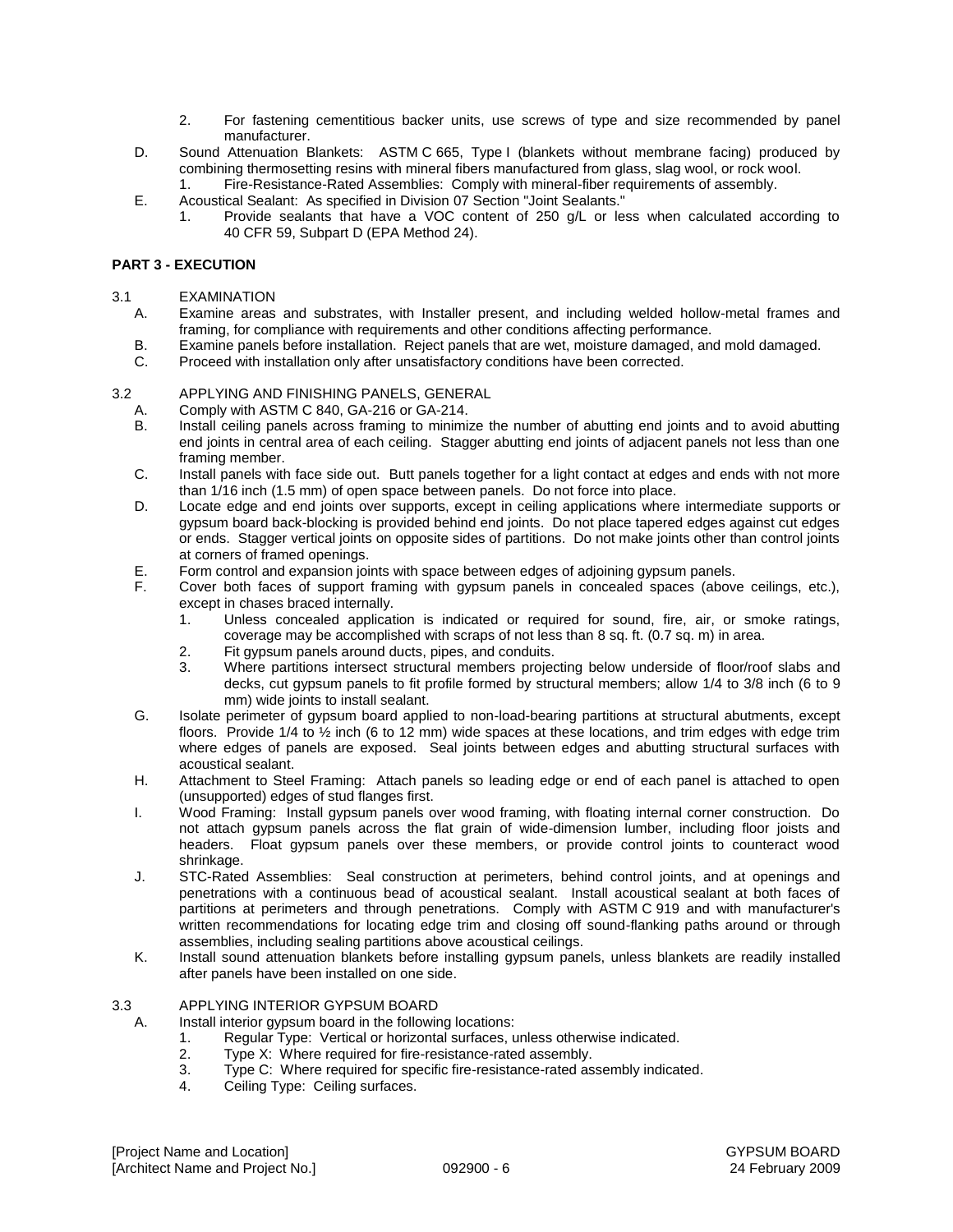- 5. Moisture- and Mold-Resistant Type: As indicated on Drawings.
- B. Single-Layer Application:
	- 1. On ceilings, apply gypsum panels before wall/partition board application to greatest extent possible and at right angles to framing, unless otherwise indicated.
	- 2. On partitions/walls, apply gypsum panels vertically (parallel to framing), unless otherwise indicated or required by fire-resistance-rated assembly, and minimize end joints.
		- a. Stagger abutting end joints not less than one framing member in alternate courses of panels.
		- b. At stairwells and other high walls, install panels horizontally, unless otherwise indicated or required by fire-resistance-rated assembly.
	- 3. On furring members, apply gypsum panels vertically (parallel to framing) or horizontally (perpendicular to framing) with vertical joints offset at least one furring member. Locate edge joints of base layer over furring members.
	- 4. Fastening Methods: Apply gypsum panels to supports with steel drill screws.
- C. Multilayer Application:
	- 1. On ceilings, apply gypsum board indicated for base layers before applying base layers on walls/partitions; apply face layers in same sequence. Apply base layers at right angles to framing members and offset face-layer joints 1 framing member, 16 inches (400 mm) minimum, from parallel base-layer joints, unless otherwise indicated or required by fire-resistance-rated assembly.
	- 2. On partitions/walls, apply gypsum board indicated for base layers and face layers vertically (parallel to framing) with joints of base layers located over stud or furring member and face-layer joints offset at least one stud or furring member with base-layer joints, unless otherwise indicated or required by fire-resistance-rated assembly. Stagger joints on opposite sides of partitions.
	- 3. On furring members, apply base layer vertically (parallel to framing) and face layer either vertically (parallel to framing) or horizontally (perpendicular to framing) with vertical joints offset at least one furring member. Locate edge joints of base layer over furring members.
	- 4. Fastening Methods: Fasten base layers and face layers separately to supports with screws.
- D. Laminating to Substrate: Where gypsum panels are indicated as directly adhered to a substrate (other than studs, joists, furring members, or base layer of gypsum board), comply with gypsum board manufacturer's written recommendations and temporarily brace or fasten gypsum panels until fastening adhesive has set.
- E. Curved Surfaces:
	- 1. Install panels horizontally (perpendicular to supports) and unbroken, to extent possible, across curved surface plus 12-inch- (304.8 mm-) long straight sections at ends of curves and tangent to them.
	- 2. For double-layer construction, fasten base layer to studs with screws 16 inches (406.4 mm) o.c. Center gypsum board face layer over joints in base layer, and fasten to studs with screws spaced 12 inches (304.8 mm) o.c.

## 3.4 APPLYING EXTERIOR GYPSUM PANELS FOR CEILINGS AND SOFFITS

- A. Apply panels perpendicular to supports, with end joints staggered and located over supports.
	- 1. Install with 1/4-inch (6.4 mm) open space where panels abut other construction or structural penetrations.
	- 2. Fasten with corrosion-resistant screws.

## 3.5 APPLYING TILE BACKING PANELS

- A. Water-Resistant Gypsum Backing Board: Install at showers, tubs, and where indicated. Install with 1/4 inch (6.4 mm) gap where panels abut other construction or penetrations.
- B. Areas Not Subject to Wetting: Install regular-type (or type X where required by code) gypsum wallboard panels to produce a flat surface except at showers, tubs, and other locations indicated to receive waterresistant panels.
- C. Where tile backing panels abut other types of panels in same plane, shim surfaces to produce a uniform plane across panel surfaces.

## 3.6 INSTALLING TRIM ACCESSORIES

- A. General: For trim with back flanges intended for fasteners, attach to framing with same fasteners used for panels. Otherwise, attach trim according to manufacturer's written instructions.
- B. Control Joints: Install control joints at locations indicated on Drawings and if not shown, according to ASTM C 840 or GA-216 and in specific locations approved by Architect for visual effect.
- C. Interior Trim: Install in the following locations:
	- 1. Cornerbead: Use at outside corners, unless otherwise indicated.